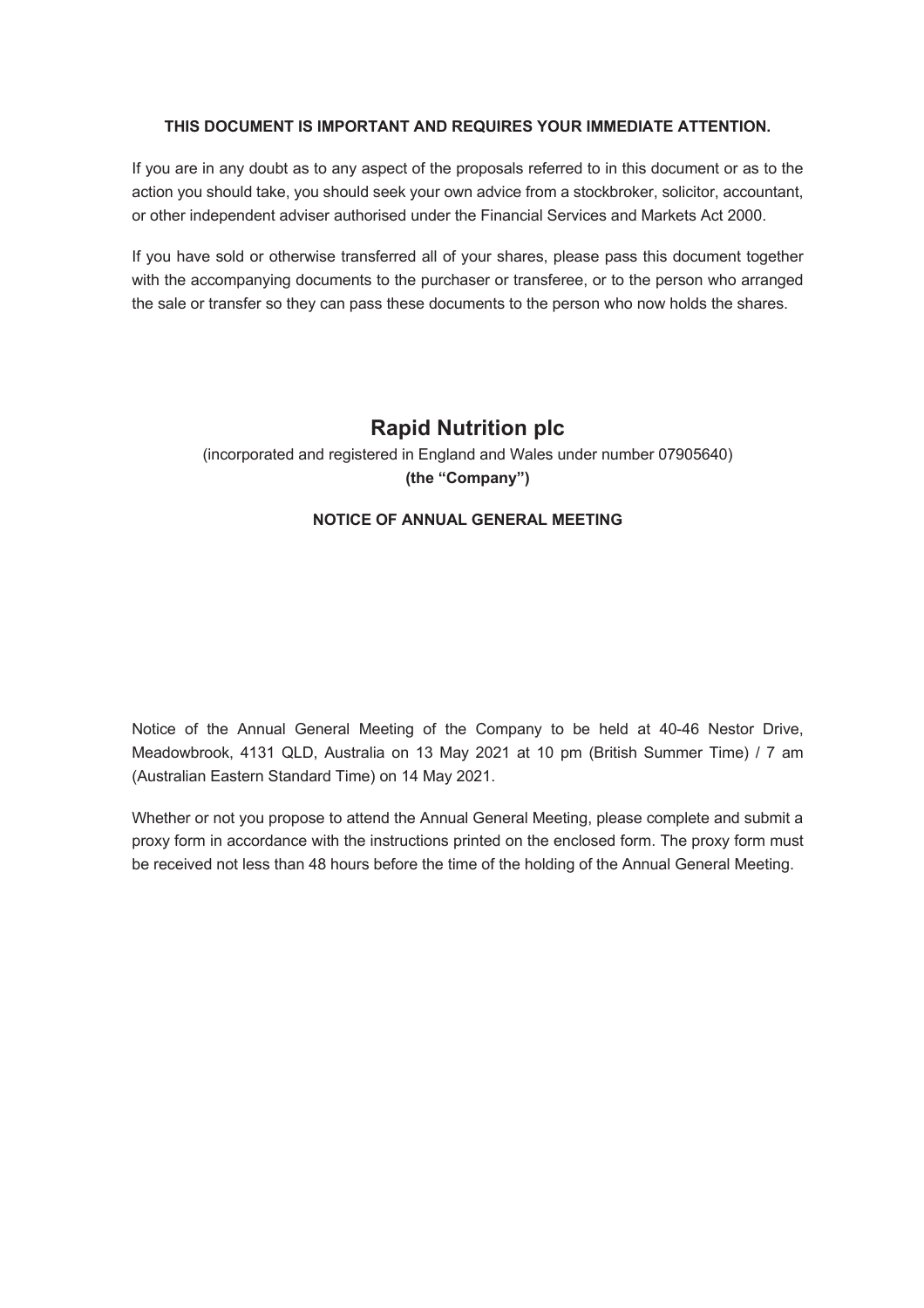## **PART I**

# **Rapid Nutrition plc**

(incorporated and registered in England and Wales under number 07905640)

#### **Registered Office:**

27 Old Gloucester Street London WC1N 3AX United Kingdom

14 April 2021

To the holders of the Ordinary Shares in Rapid Nutrition plc

#### **Notice of Annual General Meeting**

Dear Shareholder,

I am pleased to be writing to you with details of our Annual General Meeting ("**AGM**") which we are holding at 40-46 Nestor Drive, Meadowbrook, 4131 QLD, Australia on 13 May 2021 at 10 pm (British Summer Time) / 7 am (Australian Eastern Standard Time) on 14 May 2021.

The formal notice of Annual General Meeting is set out on page 4 of this document.

If you would like to vote on the resolutions but cannot come to the AGM, please fill in the proxy form sent to you with this notice and return it to our registrars as soon as possible. Alternatively, you may appoint a proxy electronically, if you hold your shares in CREST, through the CREST system. The registrars must receive your proxy appointment by 10 pm (British Summer Time) on 11 May 2021.

As well as the normal business of an AGM, certain ordinary and special resolutions (the "**Resolutions**") are proposed in order to facilitate the Company's ability to raise funds going forward. The Resolutions, to the extent applicable, replicate and renew the resolutions passed at the AGM held on 4 December 2019.

Further to the announcement on 24 January 2021, the Company intends to maintain some form of European listing for shareholders prior to or in line with the last trading date on SIX Swiss Exchange being 23 July 2021. The Company would update the markets and shareholders at the time.

#### **Share authorities**

Members are being asked to grant the Company a share authority of 87.4 million ordinary shares to be generally available to the Company for acquisitions and other matters. This share authority will enable the Company to effectively undertake any necessary capital raising and operate the business as the Company sees fit.

Further information in relation to the use of this share authority is set out in the explanatory notes to the resolutions.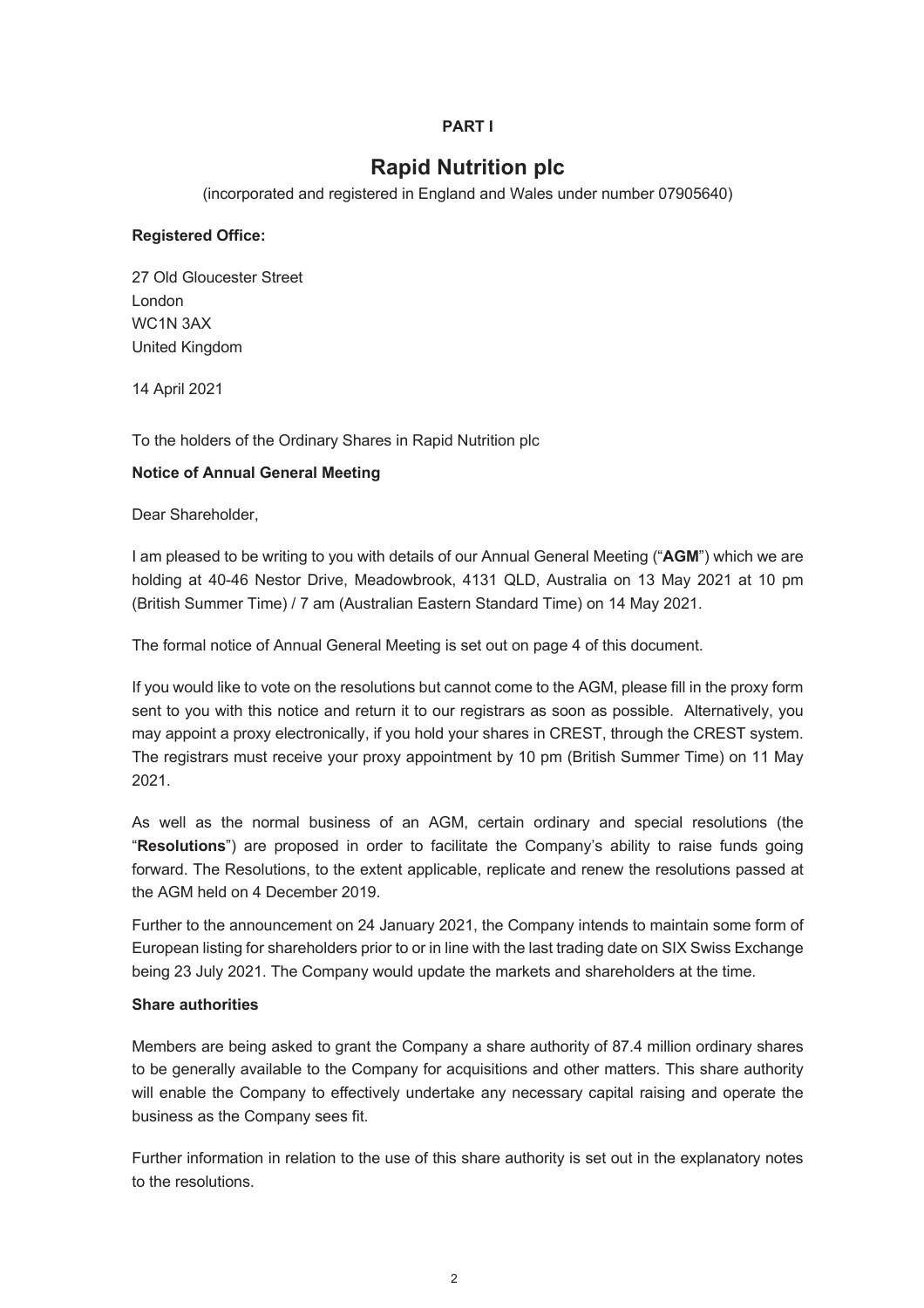## **Business of the meeting**

Explanatory notes on all the business to be considered at this year's AGM appear on pages 9 and 10 of this document.

## **Recommendation**

The Board considers that all the resolutions to be put to the meeting are in the best interests of the Company and its shareholders as a whole. Your Board will be voting in favour of them and unanimously recommends that you do so as well.

Yours sincerely,

SunSey

Simon St Ledger Chair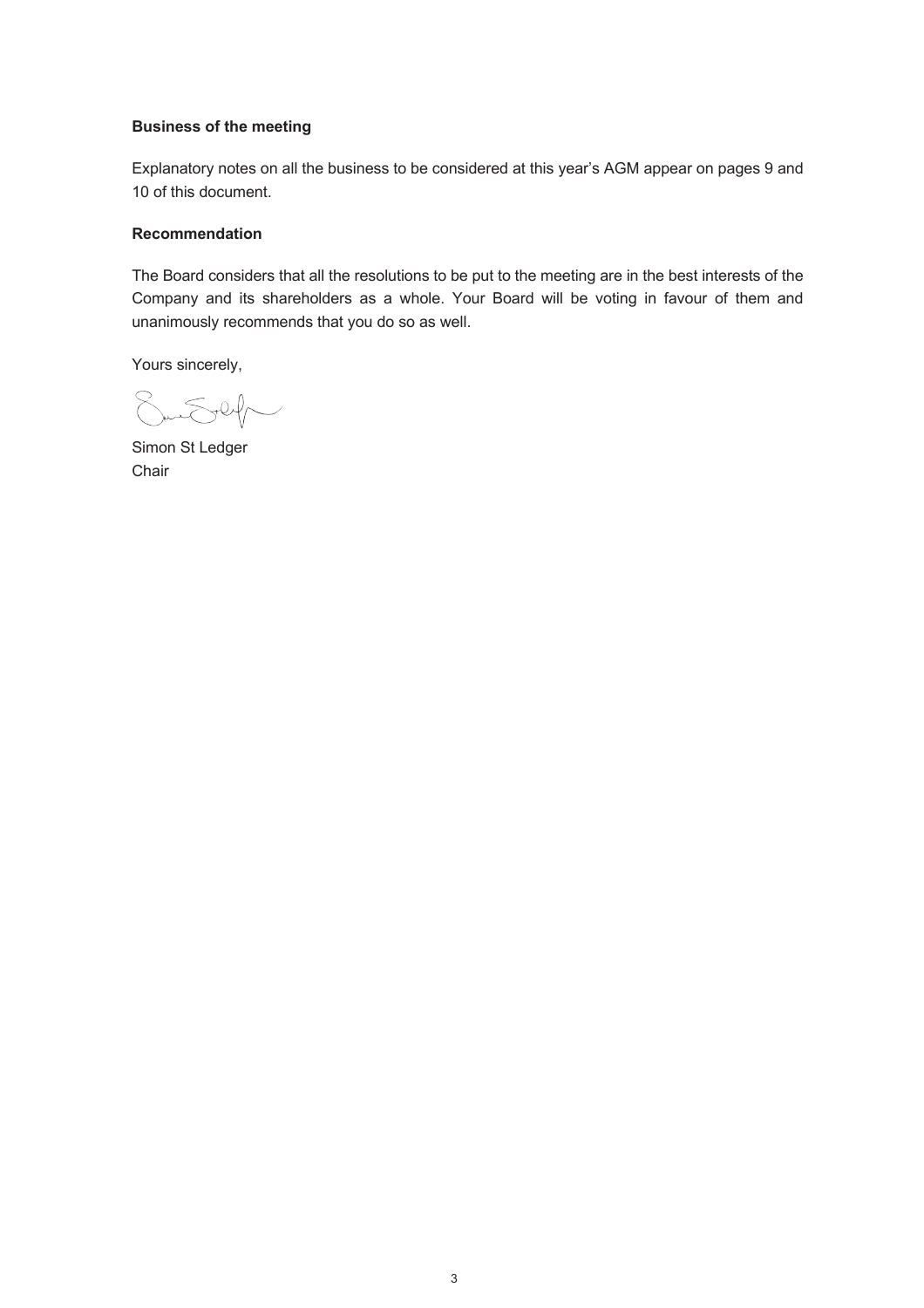# **PART II**

# **Rapid Nutrition plc**

# **NOTICE OF ANNUAL GENERAL MEETING**

Notice is hereby given that the annual general meeting of Rapid Nutrition Plc (the "**Company**") will be held at 40-46 Nestor Drive, Meadowbrook, 4131 QLD, Australia on 13 May 2021 at 10 pm (British Summer Time) / 7 am (Australian Eastern Standard Time) on 14 May 2021, to consider and, if thought fit, pass the resolutions below. Resolutions 6 and 7 will be proposed as special resolutions. All other resolutions will be proposed as ordinary resolutions.

### **ORDINARY RESOLUTIONS**

- 1. To receive the Company's annual accounts for the financial period ended 31 December 2020, together with the directors' report and the auditors' report on those accounts.
- 2. To receive and approve the directors' remuneration report for the financial period ended 31 December 2020 together with the auditor's report on it.
- 3. To reappoint Elderton Audit UK (formerly known as Greenwich & Co UK) of Level 2, 267 St George's Terrace, Perth, 6000, Australia as auditors to hold office from the conclusion of this meeting until the conclusion of the next general meeting of the Company at which accounts are laid.
- 4. To authorise the directors to fix the remuneration of the auditors.

### 5. **THAT**:

- 5.1 the directors of the Company be generally and unconditionally authorised under section 551 of the Companies Act 2006 to exercise all the powers of the Company to allot shares in the Company and to grant rights to subscribe for, or to convert any security into, shares in the Company ("**Rights**") up to an aggregate nominal amount of £874,000.
- 5.2 such authority shall expire (unless previously revoked by the Company) on the conclusion of the next Annual General Meeting of the Company, and in each case the Company may, before such expiry, make an offer or agreement which would or might require shares to be allotted or Rights to be granted after the authority has expired and the directors may allot shares or grant Rights in pursuance of any such offer or agreement notwithstanding that this authority has expired; and
- 5.3 all previous authorities to allot shares or grant Rights, to the extent unused, shall be revoked.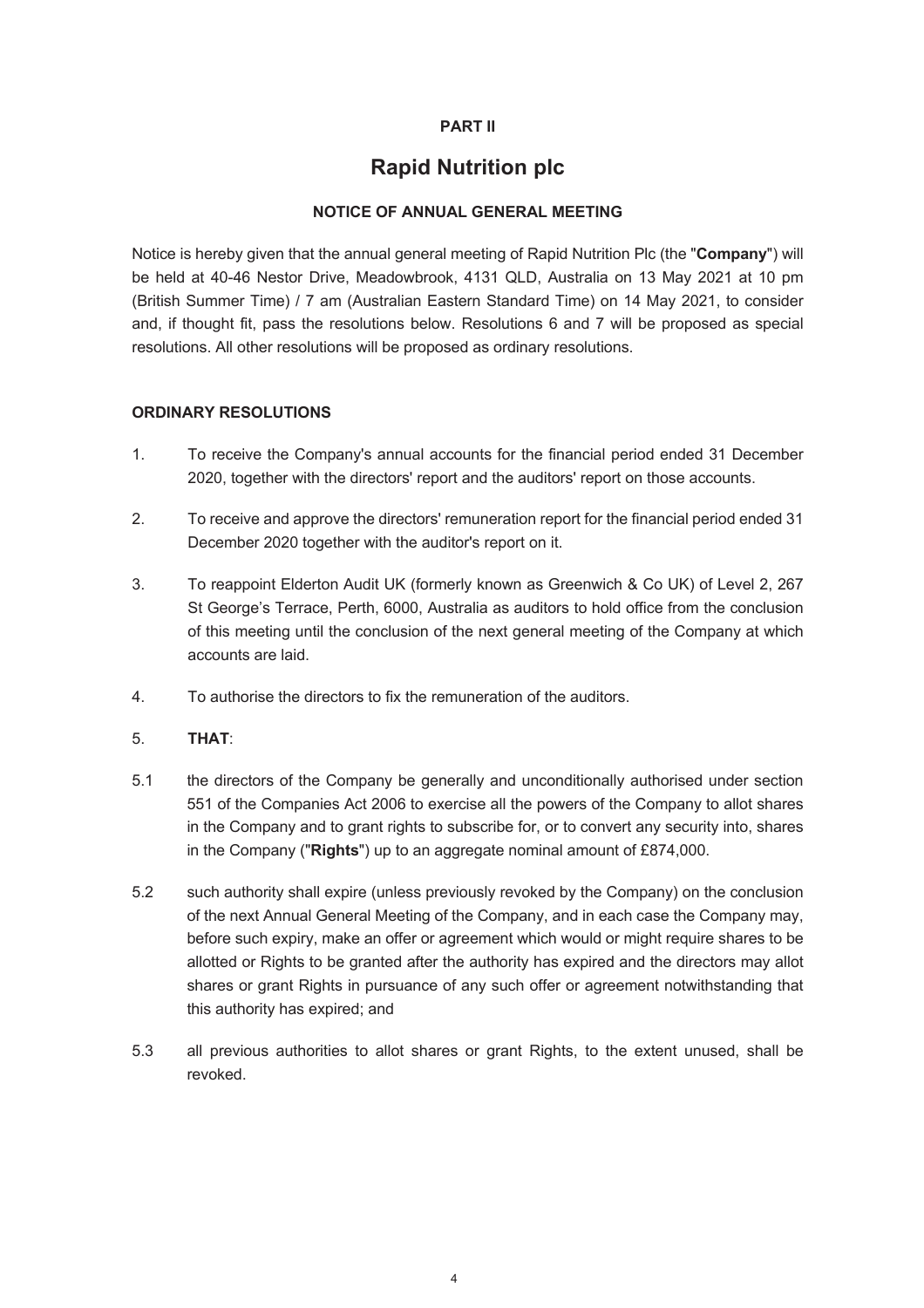# **SPECIAL RESOLUTIONS**

# 6. **THAT:**

- 6.1 subject to the passing of resolution 5, the directors of the Company shall have the power to allot equity securities (within the meaning of section 560 of the Companies Act 2006) for cash under the authority conferred by resolution 5 as if section 561 of the Companies Act 2006 did not apply to the allotment;
- 6.2 this power shall expire when the authority given by resolution 5 is revoked or expires but the Company may before expiry of this power make an offer or agreement which would or might require equity securities to be allotted after such expiry and the directors may allot equity securities in pursuance of that offer or agreement notwithstanding that the power has expired; and
- 6.3 this power applies in relation to a sale of treasury shares which constitutes an allotment of equity securities by virtue of section 560(3) of the Companies Act 2006 as if the words "under the authority conferred by resolution 5" were omitted from the introductory wording to resolution 6.1.
- 7. **THAT** the Company be, and it is hereby, generally and unconditionally authorised for the purpose of sections 693 and 701 of the Companies Act 2006 to make one or more market purchases (within the meaning of section 693(4) of the Companies Act 2006) of ordinary shares of £0.01 each in the capital of the Company upon such terms and in such manner as the directors of the Company shall determine, provided that:
- 7.1 the maximum aggregate number of ordinary shares authorised to be purchased is 11,655,000;
- 7.2 the minimum price which may be paid for such ordinary shares is £0.01 per share (exclusive of expenses);
- 7.3 the maximum price (exclusive of expenses) which may be paid for an ordinary share cannot be more than an amount equal to 105 per cent of the average market value of the ordinary shares for the five business days immediately prior to the day the purchase is made;
- 7.4 unless previously renewed, varied or revoked, the authority hereby conferred shall expire at the conclusion of the next Annual General Meeting of the Company;
- 7.5 the Company may make a contract or contracts to purchase ordinary shares under this authority prior to the expiry of such authority which will or may be executed wholly or partly after the expiry of such authority and may make a purchase of ordinary shares in pursuance of any such contract or contracts.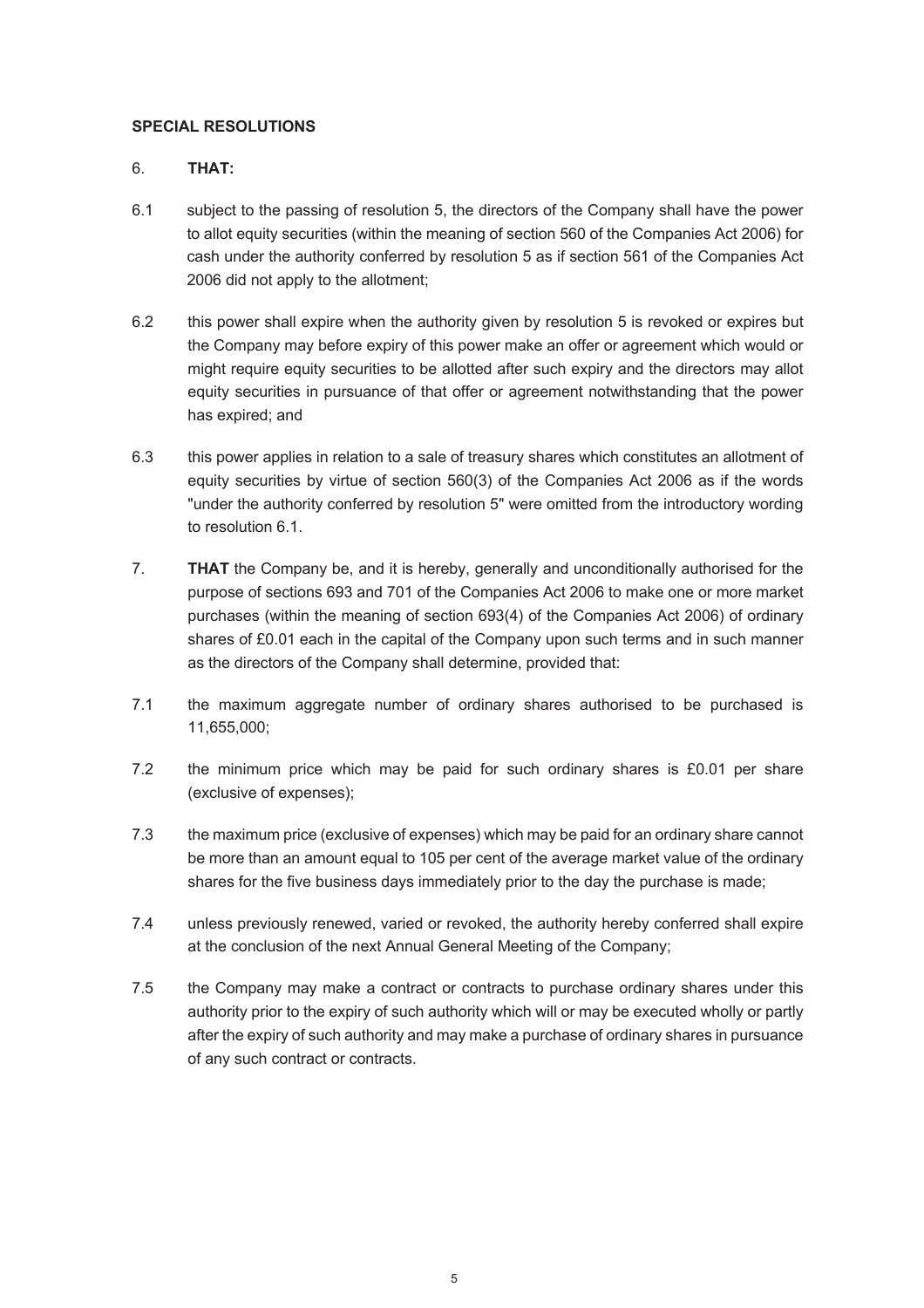14 April 2021

By order of the Board

**Simon St Ledger**

Chair

Registered Office: 27 Old Gloucester Street, London, WC1N 3AX, United Kingdom

Registered in England and Wales No. 07905640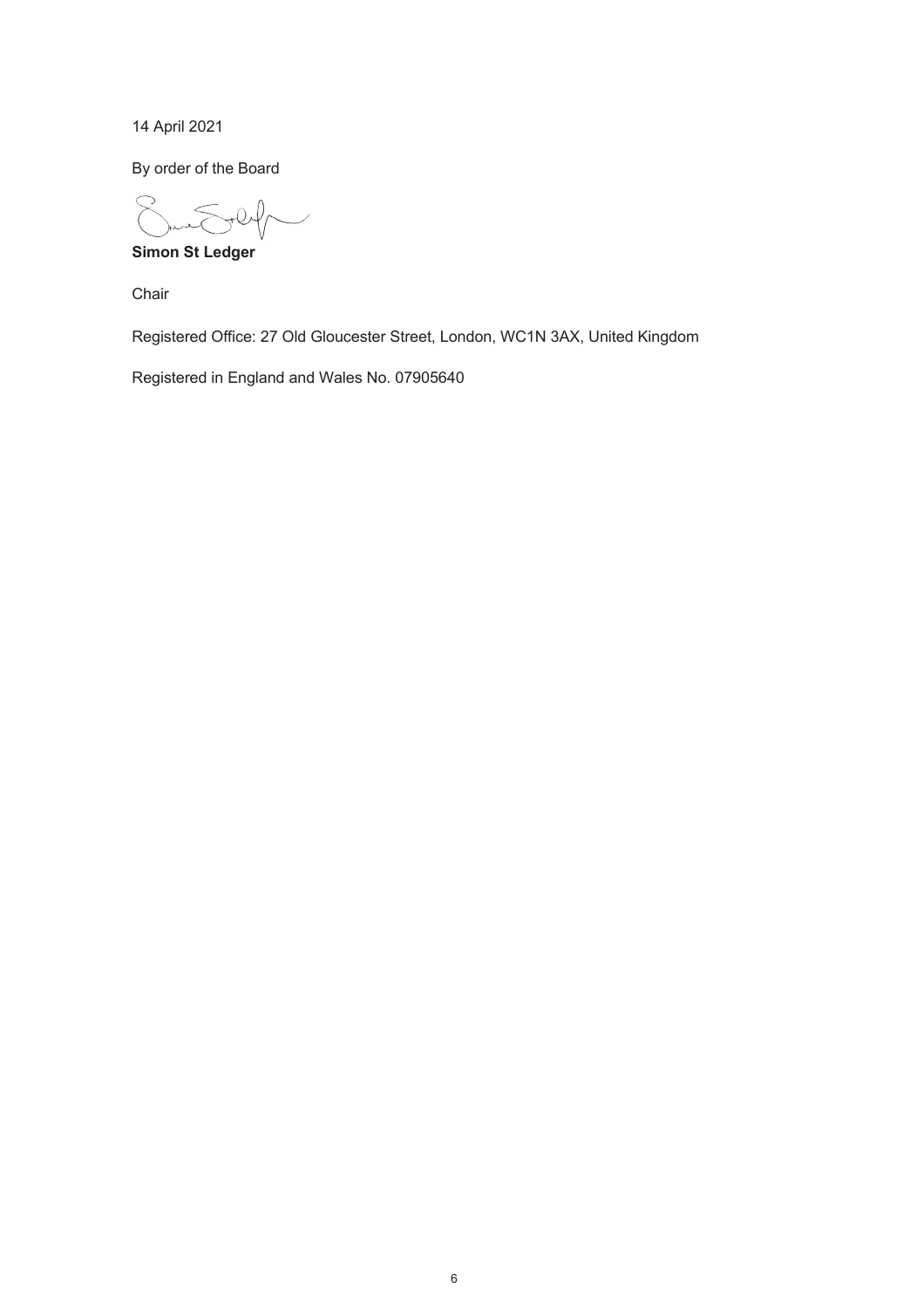#### **Notes**

- 1. Shareholders are entitled to appoint a proxy to exercise all or any of their rights to attend and to speak and vote on their behalf at the meeting. A shareholder may appoint more than one proxy in relation to the Annual General Meeting provided that each proxy is appointed to exercise the rights attached to a different share or shares held by that shareholder. A proxy need not be a shareholder of the Company. A proxy form which may be used to make such appointment and give proxy instructions accompanies this notice.
- 2. To be valid any proxy form or other instrument appointing a proxy must be received by post or (during normal business hours only) by hand at Equiniti, Aspect House, Spencer Road, Lancing, West Sussex, BN99 6DA no later than 10 pm (British Summer Time) on 11 May 2021.
- 3. The return of a completed proxy form, other such instrument or any CREST Proxy Instruction (as described in paragraph 7 below) will not prevent a shareholder attending the Annual General Meeting and voting in person if he/she wishes to do so.
- 4. To be entitled to attend and vote at the Annual General Meeting (and for the purpose of the determination by the Company of the votes they may cast), shareholders must be registered in the Register of Members of the Company at 6:30 pm (British Summer Time) on 11 May 2021 (or, in the event of any adjournment, at 6:30 pm on the date which is two days before the adjourned meeting). Changes to the Register of Members after the relevant deadline shall be disregarded in determining the rights of any person to attend and vote at the meeting.
- 5. As at 13 April 2021 the Company's issued share capital consists of 38,849,541 ordinary shares of £0.01 each ("**Ordinary Shares**"), carrying one vote each and 23,265,104 deferred shares of £0.99 each ("**Deferred Shares**") which do not carry any rights to vote.
- 6. CREST members who wish to appoint a proxy or proxies through the CREST electronic proxy appointment service may do so by using the procedures described in the CREST Manual, which can be viewed at www.euroclear.com. CREST Personal Members or other CREST sponsored members, and those CREST members who have appointed a voting service provider(s), should refer to their CREST sponsor or voting service provider(s), who will be able to take the appropriate action on their behalf.
- 7. In order for a proxy appointment or instruction made using the CREST service to be valid, the appropriate CREST message (a "**CREST Proxy Instruction**") must be properly authenticated in accordance with Euroclear UK & Ireland Limited's specifications, and must contain the information required for such instruction, as described in the CREST Manual. The message, regardless of whether it constitutes the appointment of a proxy or is an amendment to the instruction given to a previously appointed proxy must, in order to be valid, be transmitted so as to be received by the issuer's agent (ID RA19) by 9 pm (British Summer Time) on 11 May 2021. For this purpose, the time of receipt will be taken to be the time (as determined by the timestamp applied to the message by the CREST Applications Host) from which the issuer's agent is able to retrieve the message by enquiry to CREST in the manner prescribed by CREST. After this time any change of instructions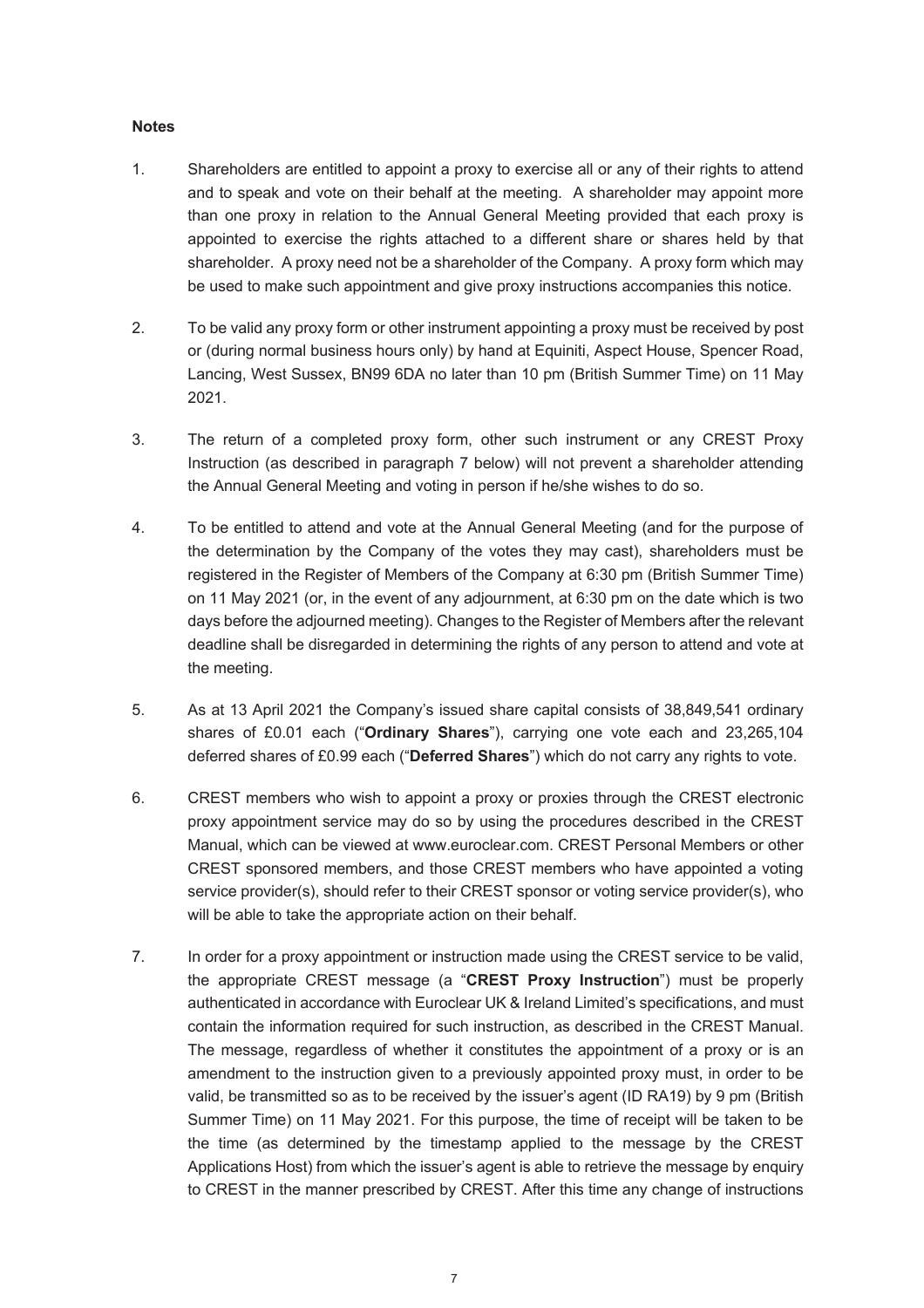to proxies appointed through CREST should be communicated to the appointee through other means.

- 8. CREST members and, where applicable, their CREST sponsors, or voting service providers should note that Euroclear UK & Ireland Limited does not make available special procedures in CREST for any particular messages. Normal system timings and limitations will, therefore, apply in relation to the input of CREST Proxy Instructions. It is the responsibility of the CREST member concerned to take (or, if the CREST member is a CREST personal member, or sponsored member, or has appointed a voting service provider, to procure that his CREST sponsor or voting service provider(s) take(s)) such action as shall be necessary to ensure that a message is transmitted by means of the CREST system by any particular time. In this connection, CREST members and, where applicable, their CREST sponsors or voting system providers are referred, in particular, to those sections of the CREST Manual concerning practical limitations of the CREST system and timings.
- 9. The Company may treat as invalid a CREST Proxy Instruction in the circumstances set out in Regulation 35(5)(a) of the Uncertificated Securities Regulations 2001.
- 10. Any corporation which is a shareholder can appoint one or more corporate representatives who may exercise on its behalf all of its powers as a shareholder provided that they do not do so in relation to the same shares.
- 11. Any shareholder attending the meeting has the right to ask questions. The company must cause to be answered any such question relating to the business being dealt with at the meeting but no such answer need be given if (a) to do so would interfere unduly with the preparation for the meeting or involve the disclosure of confidential information, (b) the answer has already been given on a website in the form of an answer to a question, or (c) it is undesirable in the interests of the company or the good order of the meeting that the question be answered.
- 12. A copy of this notice, and other information required by s.311A of the Companies Act 2006, can be found at http://www.rnplc.com/investor-relations.
- 13. Shareholders may not use any electronic address provided in either this notice of meeting or any related documents (including the Chairman's letter and the proxy form) to communicate with the Company for any purposes other than those expressly stated.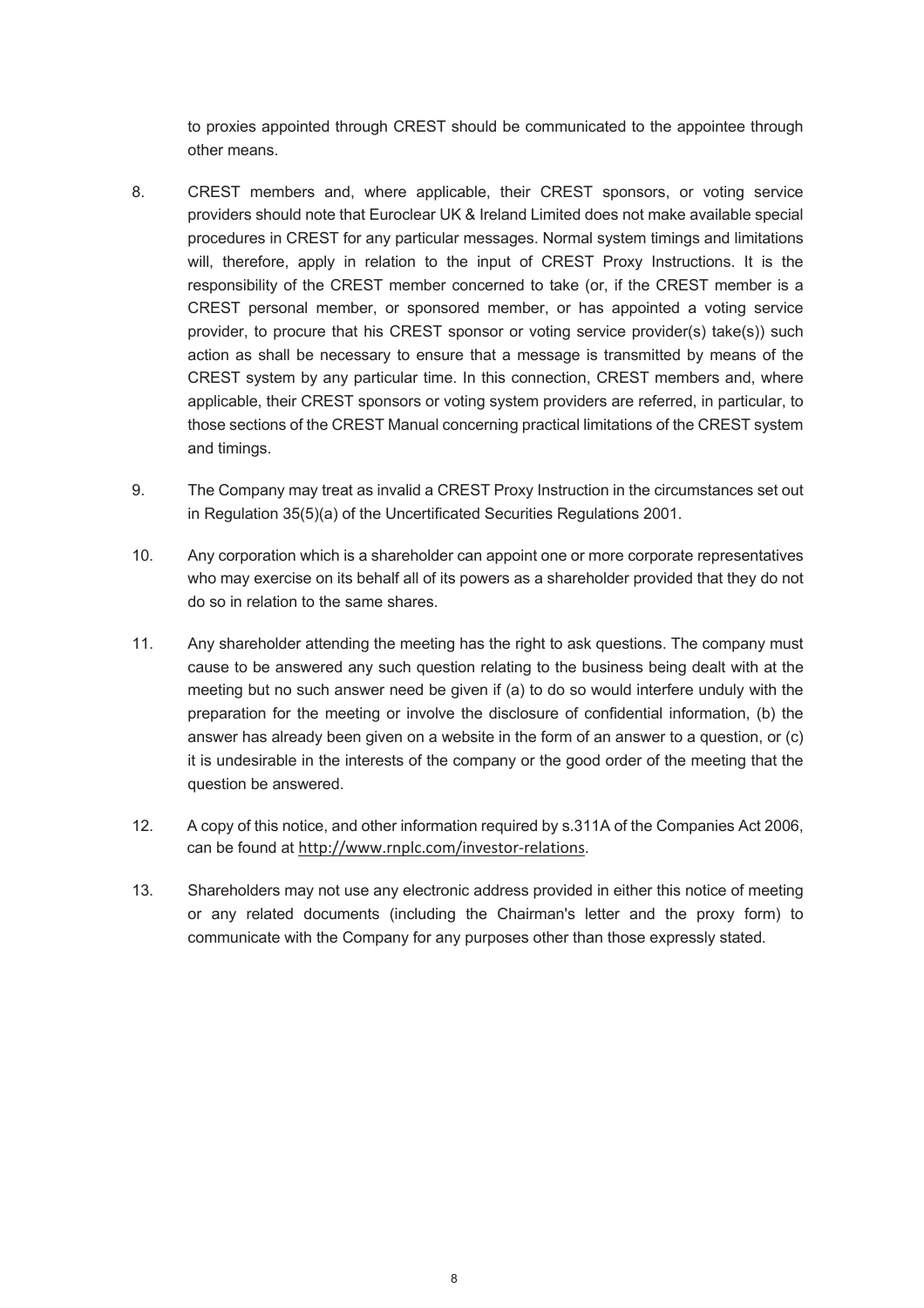### **EXPLANATORY NOTES TO RESOLUTIONS**

Resolutions 1 to 5 are proposed as ordinary resolutions. This means that for each of those resolutions to be passed, more than half of the votes cast must be in favour of the resolution. Resolutions 6 and 7 are proposed as special resolutions. This means that for each of those resolutions to be passed, at least three-quarters of the votes cast must be in favour of the resolution.

#### **Resolution 1 (annual report and accounts)**

The directors of the Company must present to the meeting the audited annual accounts and the directors' and auditors' report for the financial period ended 31 December 2020.

#### **Resolution 2 (remuneration report)**

The Company's shareholders will be asked to approve the remuneration report at the Annual General Meeting.

#### **Resolutions 3 and 4 (appointment and remuneration of auditors)**

The Company must appoint auditors at each general meeting at which accounts are presented to shareholders to hold office until the conclusion of the next such meeting. Resolution 3 seeks shareholder approval to re-appoint Elderton Audit UK (formerly known as Greenwich & Co UK)of Level 2, 267 St George's Terrace, Perth, 6000, Australia as the Company's auditors. In accordance with normal practice, Resolution 4 seeks authority for the Company's directors to fix their remuneration.

#### **Resolution 5 (authority to allot)**

Resolution 5 would give the directors the authority to allot shares in the Company and grant rights to subscribe for or convert any security into shares in the Company up to an aggregate nominal value of £874,000. This represents approximately 225% of the ordinary share capital of the Company in issue at 13 April 2021 (excluding Deferred Shares).

This authority is being sought to enable the directors to provide the directors with a general authority of shares to be used at their discretion and to enable the Company to grow and expand as envisaged by the directors. For example, shares could be allotted under this authority to settle advisor fees and in relation to potential acquisitions that the Company may wish to undertake. The directors will not consider there are any limits to the use of this authority, other than as prescribed by law.

As announced to the market on 7 January 2021 USD 333,983 convertible instruments were issued by the Company to investors, the investors are entitled to convert the instruments such that it can acquire up to 8.3% of the voting rights in the Company. The principal sum of USD 333,983 under the convertible instruments granted by the Company may be converted by the recipients within a 24 month election period. The conversion in full would result in the allotment and issue of 3,226,555 ordinary shares, calculated pursuant to the terms of the convertible instruments.

The following is a potential use of this authority: in consideration for the issuance of convertible notes Nice & Green has committed to invest USD 1 million in 4 tranches over a period of 24 months.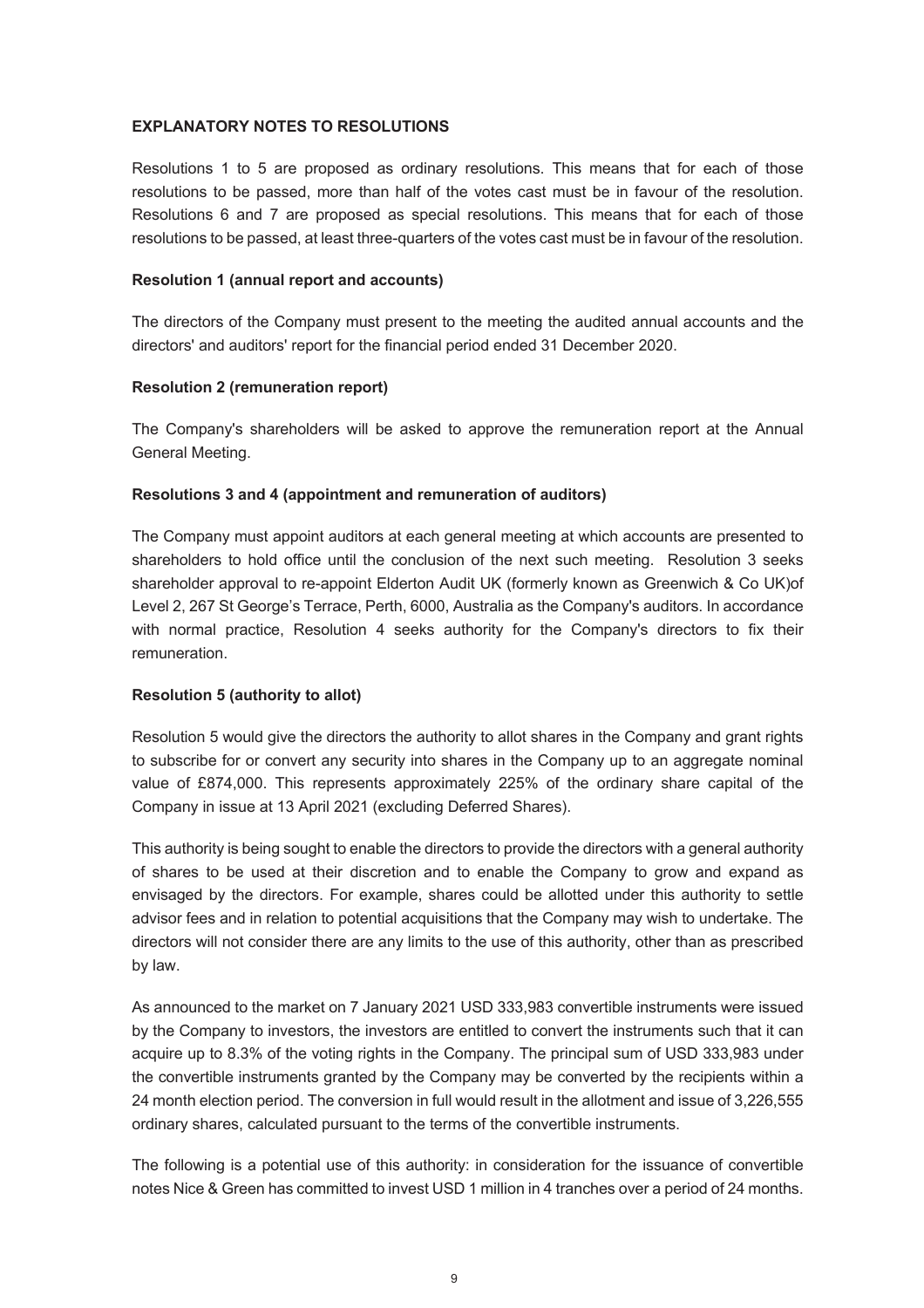The principal amount of each convertible note is, at Rapid Nutrition's discretion, either payable by way of conversion into ordinary shares of the company, or in cash.

It is the company's intention to secure further investment to support its growth by way of convertible notes which would result in the exercise of these share authorities if exercised.

The directors' authority will expire on the conclusion of the next Annual General Meeting.

Please also see the explanatory notes to proposed Resolution 6 relating to the disapplication of statutory pre-emption rights.

# **Resolution 6 (statutory pre-emption rights)**

Under company law, when new shares are allotted or treasury shares are sold for cash, they must generally first be offered to existing shareholders pro rata to their holdings. This special resolution gives the directors authority, for the period ending on 15 May 2022 or, the date of the next Annual General Meeting, to allot shares of the Company, or sell treasury shares, for cash up to an aggregate nominal value of £874,000 (representing approximately 225% of the total share capital in issue as at 13 April 2021 (excluding Deferred Shares)) in each case as if the pre-emption rights in company law did not apply. This disapplication of statutory pre-emption rights relates to the authority to allot in proposed Resolution 5.

## **Resolution 7 (authority for market purchases of own shares)**

Resolution 7 grants the Company authority to make limited market purchases of the Company's ordinary shares. The authority is limited to a maximum aggregate number of 11,655,000 ordinary shares) and sets out the minimum and maximum prices that can be paid, exclusive of expenses. The authority conferred by this resolution will expire at the conclusion of the Company's next Annual General Meeting.